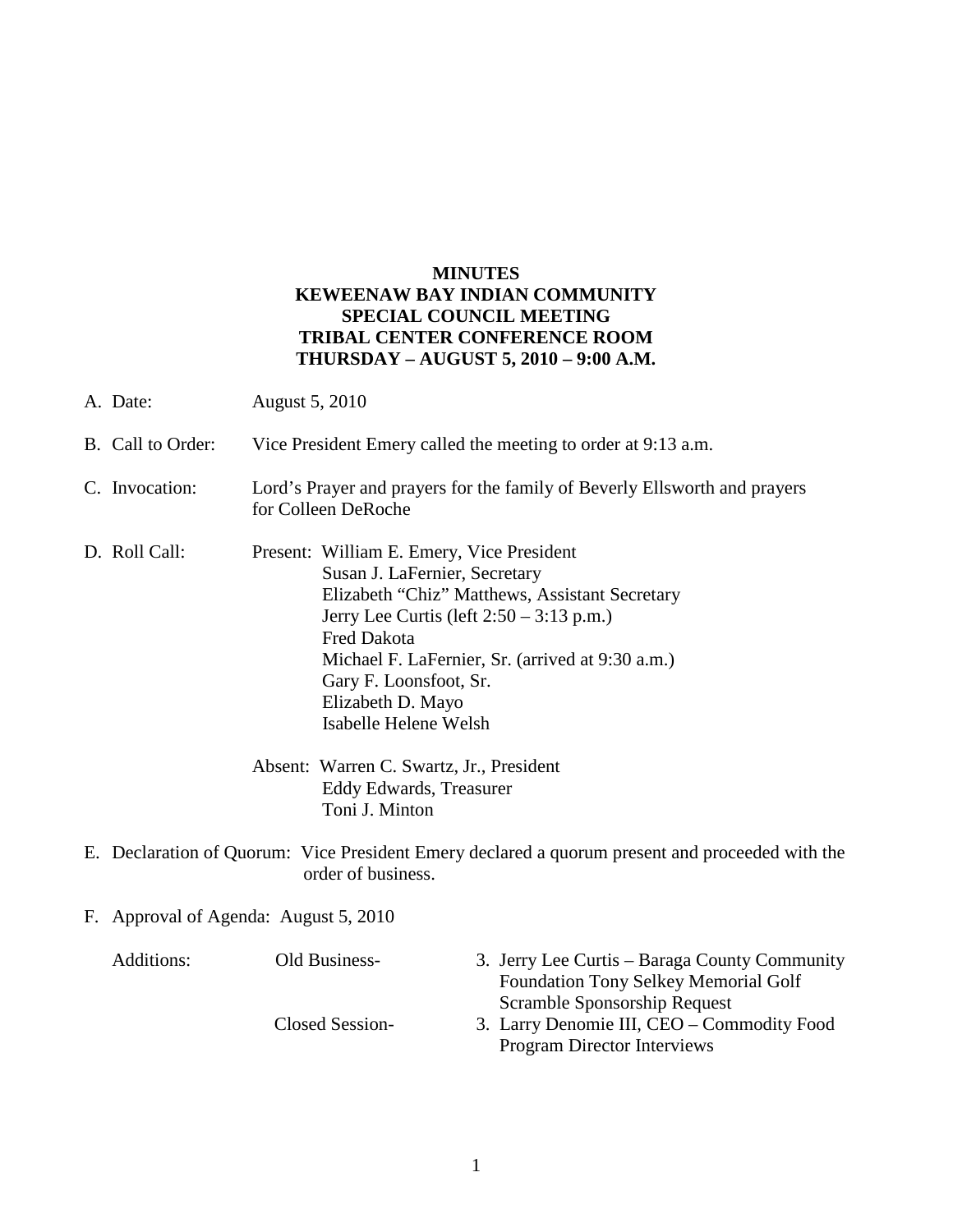**MOTION MADE BY FRED DAKOTA TO APPROVE THE AGENDA WITH THE CHANGES. SUPPORTED BY ELIZABETH D. MAYO. SEVEN IN FAVOR (Susan J. LaFernier, Elizabeth "Chiz" Matthews, Jerry Lee Curtis, Fred Dakota, Gary F. Loonsfoot, Sr., Elizabeth D. Mayo, Isabelle H. Welsh), OPPOSED - 0, ABSTAINING - 0, FOUR ABSENT (Warren C. Swartz, Jr., Eddy Edwards, Michael F. LaFernier, Sr., Toni J. Minton), MOTION CARRIED.**

G. For Your Information:

- 1. A "Thank you" from Leslie Haataja
- 2. New Day Environmental Health Survey Report Rhinelander District Office of Environmental Health
- 3. Nominations for Administration for Children and Families Tribal/Federal Workgroup Letter Isabelle Welsh accepted the nomination.
- 4. Letter on the Realignment of Regional Fiduciary Trust Administrators Office of the Special Trustee for American Indians (OST) for Trust Services to individual and Tribal beneficiaries
- 5. A letter from Penny Olson former OCC Teacher/Instructor

H. Approval of Meeting Minutes:

# **Mike LaFernier, Sr. arrived at 9:30 a.m.**

1. April 10, 2010

**MOTION MADE BY ELIZABETH "CHIZ" MATTHEWS TO APPROVE THE APRIL 10, 2010 MEETING MINUTES. SUPPORTED BY GARY F. LOONSFOOT, SR. SEVEN IN FAVOR (Susan J. LaFernier, Elizabeth "Chiz" Matthews, Fred Dakota, Michael F. LaFernier, Sr., Gary F. Loonsfoot, Sr., Elizabeth D. Mayo, Isabelle H. Welsh), OPPOSED - 0, ONE ABSTAINING (Jerry Lee Curtis), THREE ABSENT (Warren C. Swartz, Jr., Eddy Edwards, Toni J. Minton), MOTION CARRIED.**

- I. Old Business:
	- 1. Larry Denomie III, CEO
		- a) 24.0 Theft 24.1 Zero Tolerance for Theft Policy Reschedule for August 12, 2010 The Department Head suggestions will be reviewed
		- b) Department of Transportation/Tribal Construction Company Reschedule for August 12, 2010

#### **Break: 10:23 – 10:36 a.m.**

2. Glen Bressette, Sr./Glen Bressette, Jr./John Jacker/Joe Jacker/Others – Assinins Cemetery Issue – Mr. Bressette read a statement to the Council. He would like the pipe moved off the graves. Tribal Construction Company will move the drain pipe for the water hand pump.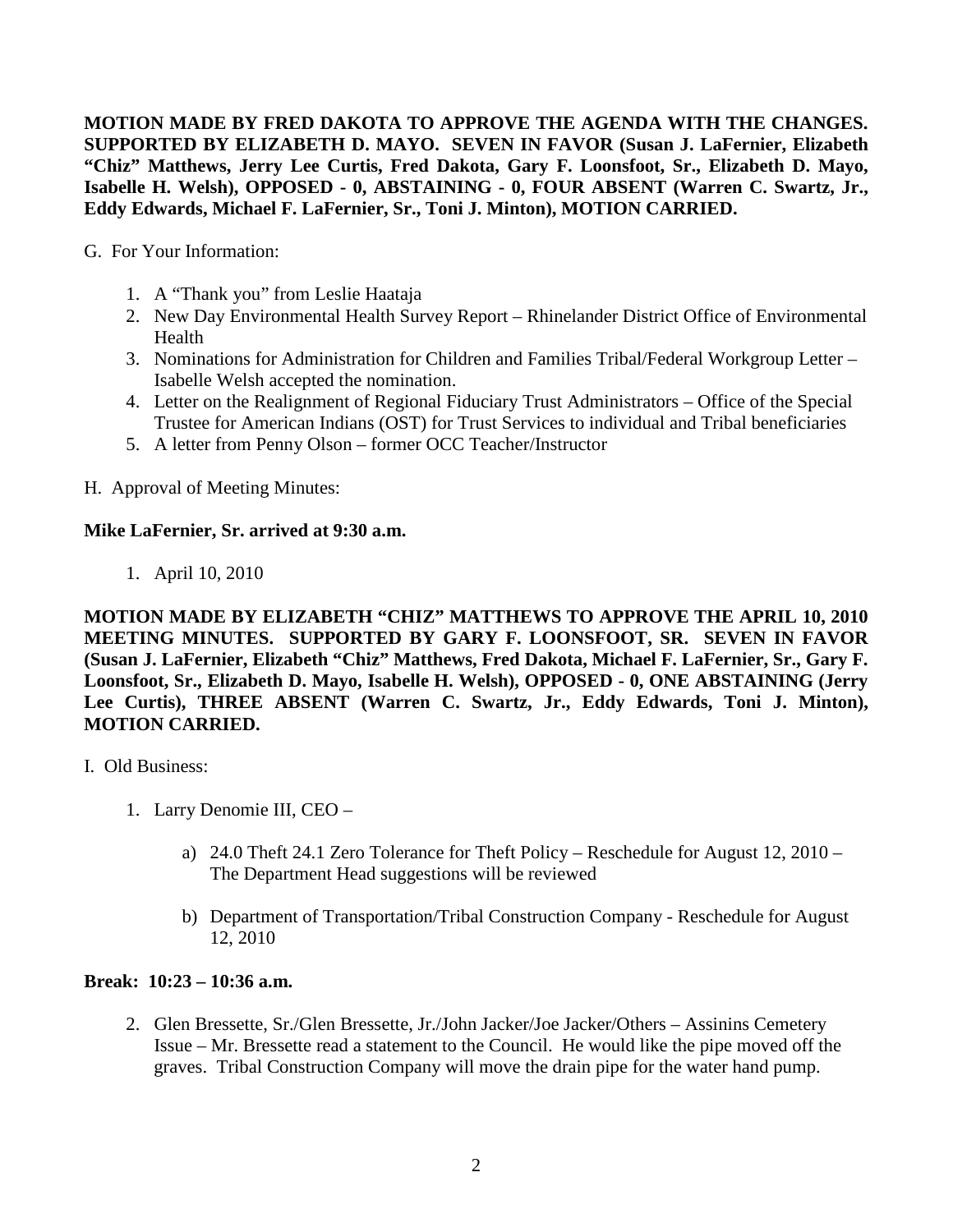3. Jerry Lee Curtis – Baraga County Community Foundation Tony Selkey Memorial Golf Scramble Sponsorship Request per a call to Chris Swartz

**MOTION MADE BY ELIZABETH D. MAYO TO DONATE \$1,000.00 TO THE BARAGA COUNTY COMMUNITY FOUNDATION TONY SELKEY MEMORIAL GOLF SCRAMBLE. SUPPORTED BY MICHAEL F. LAFERNIER, SR. SIX IN FAVOR (Jerry Lee Curtis, Fred Dakota, Michael F. LaFernier, Sr., Gary F. Loonsfoot, Sr., Elizabeth D. Mayo, Isabelle H. Welsh), ONE OPPOSED (Elizabeth "Chiz" Matthews), ONE ABSTAINING (Susan J. LaFernier), THREE ABSENT (Warren C. Swartz, Jr., Eddy Edwards, Toni J. Minton), MOTION CARRIED.** 

- J. New Business:
	- 1. Jim Stingle, Grant Writer Resolution KB-1770-2010 DHHS–I.H.S. FY11 Tribal Management Grant to implement a Electronic Health Records and VolP Phone management system at the KBIC Health Department 2 year project for \$251,140.00

**MOTION MADE BY GARY F. LOONSFOOT, SR. TO APPROVE RESOLUTION KB-1770- 2010 DHHS-I.H.S. FY11 TRIBAL MANAGEMENT GRANT. SUPPORTED BY ELIZABETH "CHIZ" MATTHEWS. EIGHT IN FAVOR (Susan J. LaFernier, Elizabeth "Chiz" Matthews, Jerry Lee Curtis, Fred Dakota, Michael F. LaFernier, Sr., Gary F. Loonsfoot, Sr., Elizabeth D. Mayo, Isabelle H. Welsh), OPPOSED - 0, ABSTAINING - 0, THREE ABSENT (Warren C. Swartz, Jr., Eddy Edwards, Toni J. Minton), MOTION CARRIED.**

2. Cheryne Clements, Youth Facility Director - Budget Modification for the Community Center Surveillance System

**MOTION MADE BY ELIZABETH D. MAYO TO APPROVE \$8,008.00 ADDITIONAL IN THE YOUTH PROGRAM BUDGET FOR THE SURVEILLANCE EQUIPMENT FROM MIDSTATE. SUPPORTED BY JERRY LEE CURTIS. EIGHT IN FAVOR (Susan J. LaFernier, Elizabeth "Chiz" Matthews, Jerry Lee Curtis, Fred Dakota, Michael F. LaFernier, Sr., Gary F. Loonsfoot, Sr., Elizabeth D. Mayo, Isabelle H. Welsh), OPPOSED – 0, ABSTAINING - 0, THREE ABSENT (Warren C. Swartz, Jr., Eddy Edwards, Toni J. Minton), MOTION CARRIED.**

- 3. Todd Warner, NRD Native and Invasive Plants Workshop Invitation to be held September 1, 2010 at the Hatchery – Gene Emery, Chiz Matthews, Susan LaFernier, Fred Dakota, and Isabelle Welsh were interested in attending. The Greenhouse grand opening will be held on August 31, 2010.
- 4. Susan LaFernier, Secretary KBIC Involvement in Calumet Heritage Festival August 2011 The Council would like to participate and Susan will also consult the Cultural Committee.

**Lunch: 11:53 a.m. – 1:15 p.m.**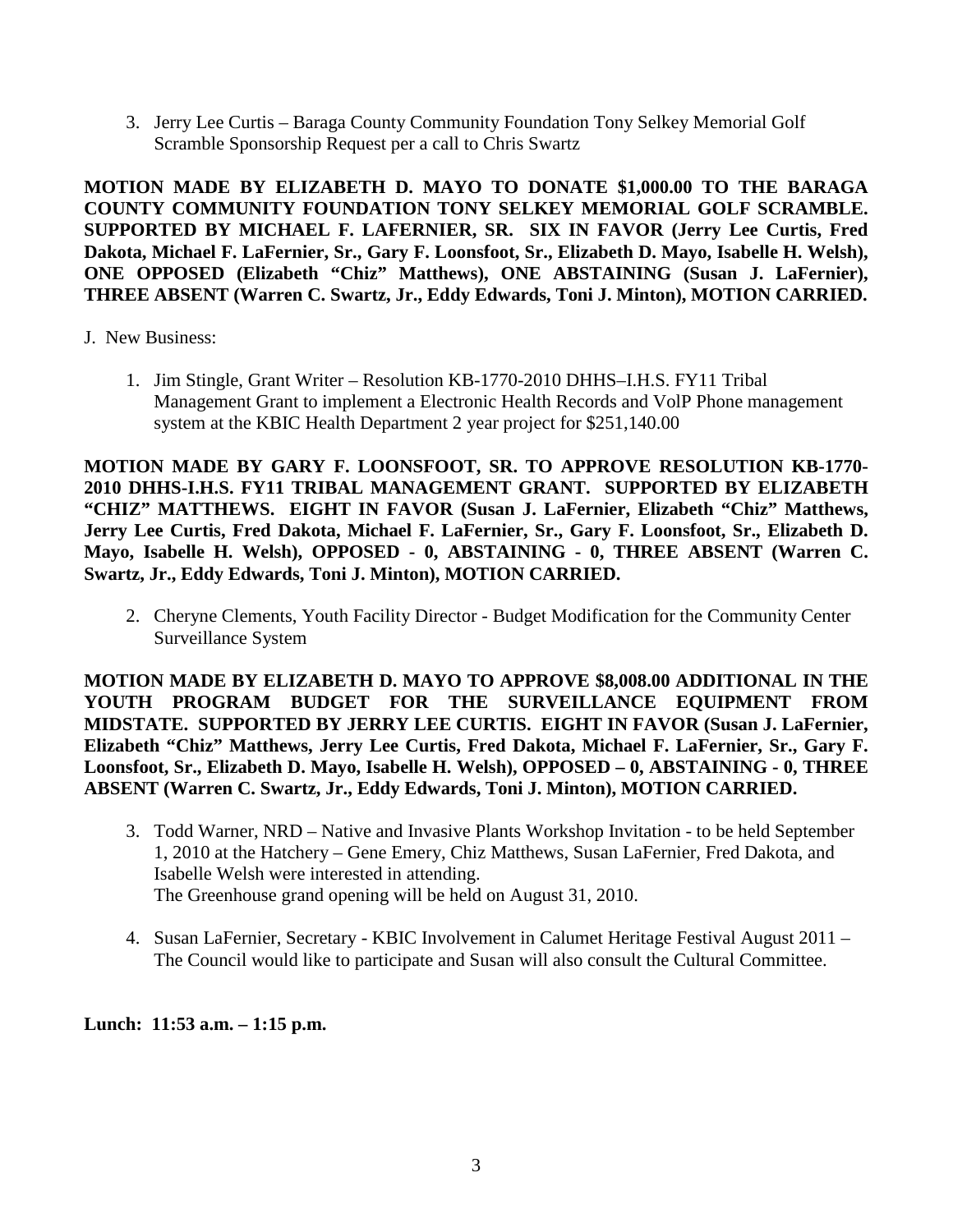- 5. Larry Denomie III, CEO/Pauline Spruce, Personnel Director
	- a) TERO Director/Work Force Coordinator The Council was provided a copy of this new job description for review.

# **Isabelle Welsh returned from lunch at 1:20 p.m.**

# **Mike LaFernier, Sr. returned from lunch at 1:27 p.m.**

b) Personnel Policy Amendment for 15.0 Career Development 15.1 Policy – full-time employees who are at 32–36 hours a week are expecting the full 4 hour career development leave.

Strike: "Full-time employees shall be allowed up to 4 hours per week with pay to attend classes."

Insert: Regular full-time employees working 40 hours per week shall be allowed up to 4 hours per week with pay to attend classes. Regular full-time employees working under 40 hours but classified as a full-time for fringe benefits shall be eligible for Career Development leave on a pro-rated basis up to 4 hours.

#### K. Closed Session:

- 1. Bruce LaPointe, Project Manager
	- a) Early Childhood Education Center Bid Award/Phil Niemi, IDI present
	- b) Construction Contract Bucks Marina and Campground, Tribal Construction Company
- 2. John Baker, Attorney

**MOTION MADE BY GARY F. LOONSFOOT, SR. TO GO INTO CLOSED SESSION AT 1:48 P.M. SUPPORTED BY MICHAEL F. LAFERNIER, SR. SIX IN FAVOR (Susan J. LaFernier, Elizabeth "Chiz" Matthews, Jerry Lee Curtis, Michael F. LaFernier, Sr., Gary F. Loonsfoot, Sr., Isabelle H. Welsh), TWO OPPOSED (Fred Dakota, Elizabeth D. Mayo), ABSTAINING - 0, THREE ABSENT (Warren C. Swartz, Jr., Eddy Edwards, Toni J. Minton), MOTION CARRIED.** 

**Break: 1:55 – 2:10 p.m.**

**Jerry Lee Curtis left at 2:50 p.m.** 

**MOTION MADE BY FRED DAKOTA TO GO INTO OPEN SESSION AT 3:10 P.M. SUPPORTED BY MICHAEL F. LAFERNIER, SR. SEVEN IN FAVOR (Susan J. LaFernier, Elizabeth "Chiz" Matthews, Fred Dakota, Michael F. LaFernier, Sr., Gary F. Loonsfoot, Sr., Elizabeth D. Mayo, Isabelle H. Welsh), OPPOSED – 0, ABSTAINING - 0, FOUR ABSENT (Warren C. Swartz, Jr., Eddy Edwards, Jerry Lee Curtis, Toni J. Minton), MOTION CARRIED.**